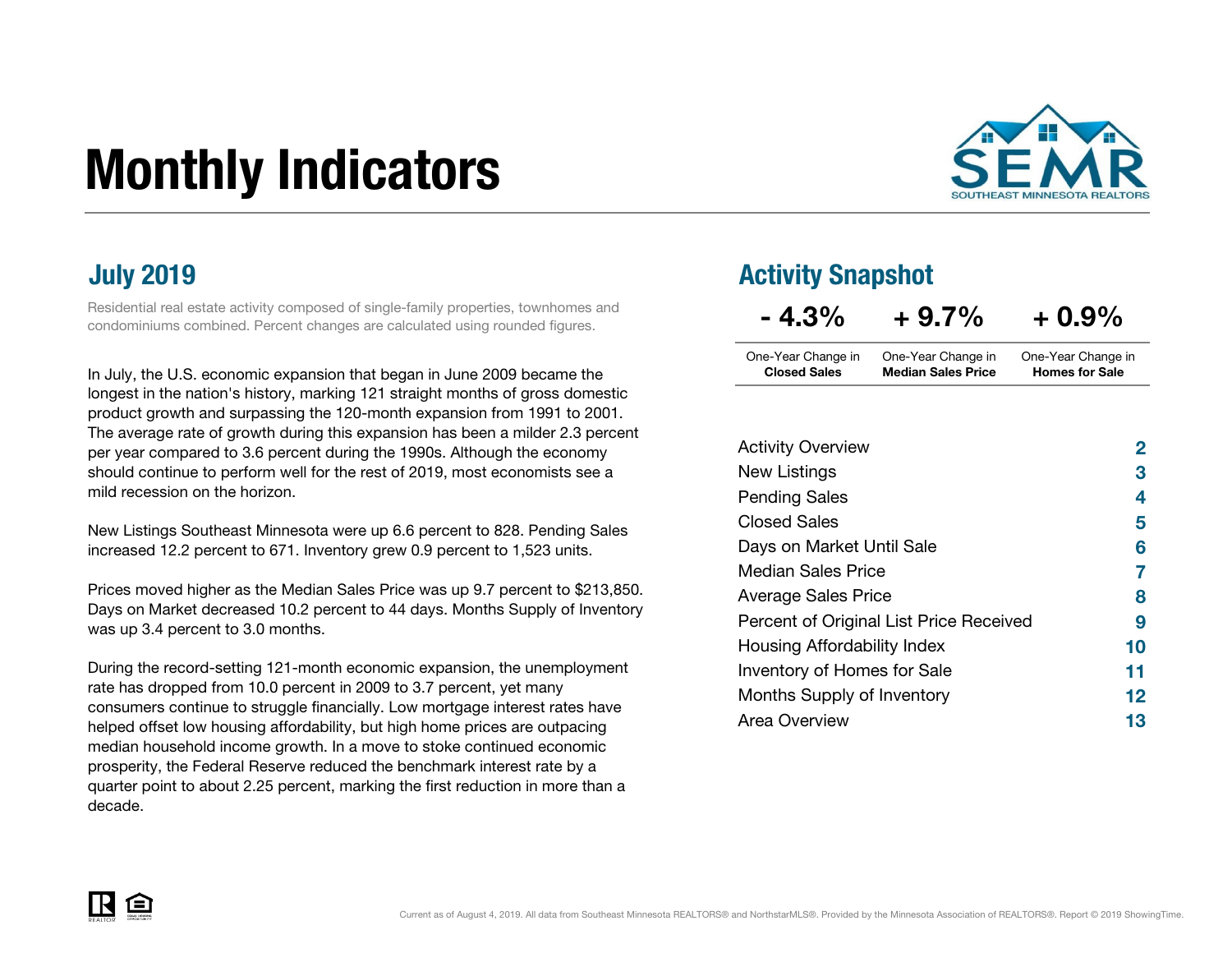### Activity Overview

Key metrics by report month and for year-to-date (YTD) starting from the first of the year.



| <b>Key Metrics</b>           | <b>Historical Sparkbars</b>          | 7-2018    | 7-2019    | <b>Percent Change</b> |           | <b>YTD 2018 YTD 2019</b> | Percent Change |
|------------------------------|--------------------------------------|-----------|-----------|-----------------------|-----------|--------------------------|----------------|
| <b>New Listings</b>          | 7-2016<br>7-2018<br>7-2017<br>7-2019 | 777       | 828       | $+6.6%$               | 4,696     | 4,626                    | $-1.5%$        |
| <b>Pending Sales</b>         | 7-2016<br>7-2017<br>7-2018<br>7-2019 | 598       | 671       | $+12.2%$              | 3,895     | 3,769                    | $-3.2%$        |
| <b>Closed Sales</b>          | 7-2016<br>7-2017<br>7-2018<br>7-2019 | 650       | 622       | $-4.3%$               | 3,563     | 3,389                    | $-4.9%$        |
| <b>Days on Market</b>        | 7-2016<br>7-2017<br>7-2018<br>7-2019 | 49        | 44        | $-10.2%$              | 55        | 58                       | $+5.5%$        |
| <b>Median Sales Price</b>    | 7-2016<br>7-2017<br>7-2018<br>7-2019 | \$195,000 | \$213,850 | $+9.7%$               | \$191,500 | \$205,000                | $+7.0%$        |
| <b>Avg. Sales Price</b>      | 7-2016<br>7-2017<br>7-2018<br>7-2019 | \$225,075 | \$239,594 | $+6.5%$               | \$217,351 | \$227,258                | $+4.6%$        |
| Pct. of Orig. Price Received | 7-2016<br>7-2017<br>7-2018<br>7-2019 | 97.5%     | 98.5%     | $+1.0%$               | 97.3%     | 97.1%                    | $-0.2%$        |
| <b>Affordability Index</b>   | 7-2016<br>7-2017<br>7-2018<br>7-2019 | 191       | 184       | $-3.7%$               | 195       | 192                      | $-1.5%$        |
| <b>Homes for Sale</b>        | 7-2016<br>7-2017<br>7-2018<br>7-2019 | 1,510     | 1,523     | $+0.9%$               |           |                          |                |
| <b>Months Supply</b>         | 7-2016<br>7-2017<br>7-2018<br>7-2019 | 2.9       | 3.0       | $+3.4%$               |           |                          |                |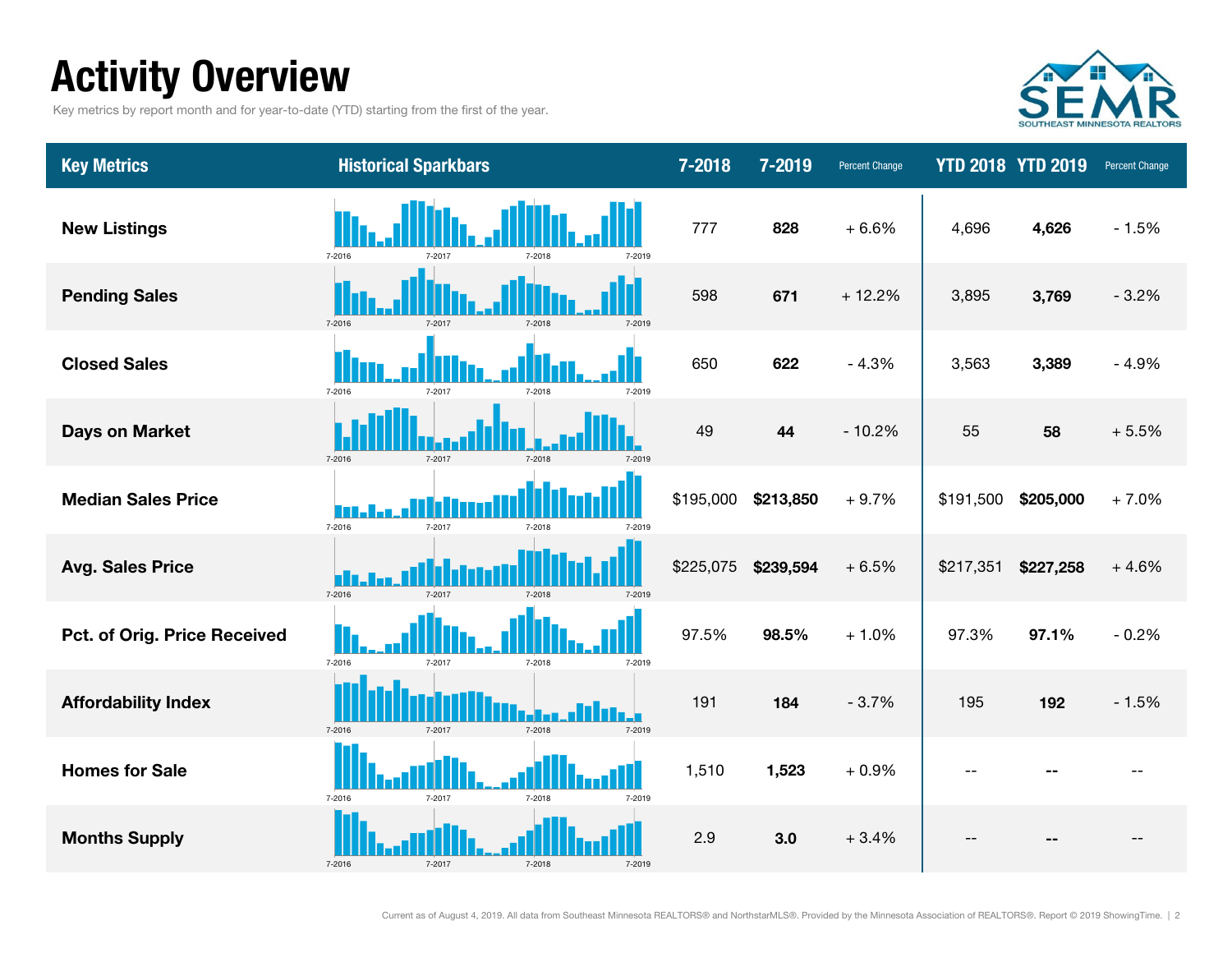### New Listings

A count of the properties that have been newly listed on the market in a given month.





| <b>New Listings</b> |     | <b>Prior Year</b> | <b>Percent Change</b> |
|---------------------|-----|-------------------|-----------------------|
| August 2018         | 789 | 749               | $+5.3%$               |
| September 2018      | 649 | 620               | $+4.7%$               |
| October 2018        | 665 | 522               | $+27.4%$              |
| November 2018       | 422 | 369               | $+14.4%$              |
| December 2018       | 267 | 242               | $+10.3%$              |
| January 2019        | 375 | 348               | $+7.8%$               |
| February 2019       | 393 | 449               | $-12.5%$              |
| March 2019          | 639 | 725               | $-11.9%$              |
| April 2019          | 829 | 773               | $+7.2%$               |
| May 2019            | 824 | 844               | $-2.4%$               |
| June 2019           | 738 | 780               | -5.4%                 |
| <b>July 2019</b>    | 828 | 777               | +6.6%                 |
| 12-Month Avg        | 618 | 600               | $+3.0\%$              |

#### Historical New Listings by Month

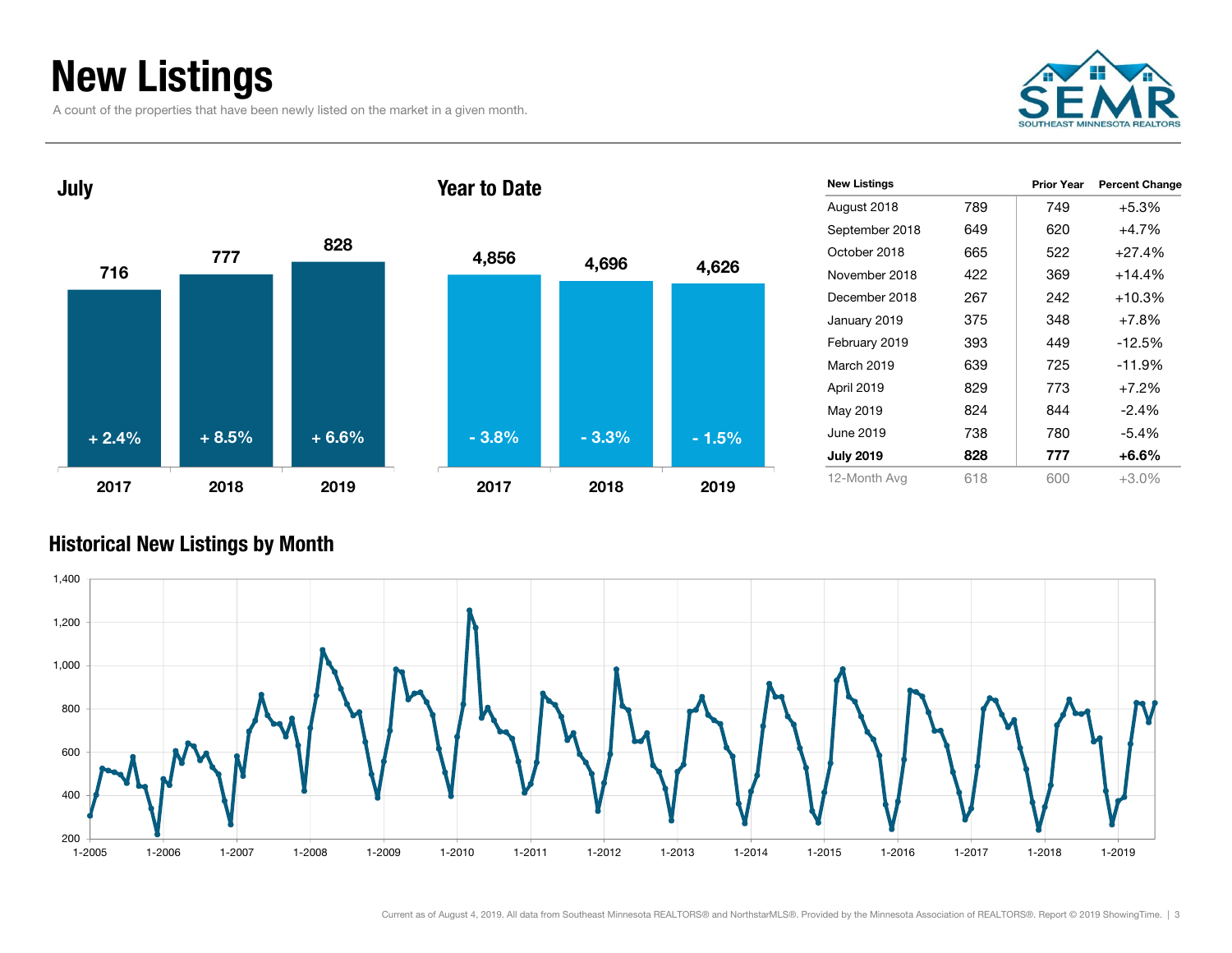### Pending Sales

A count of the properties on which offers have been accepted in a given month.





| <b>Pending Sales</b> |     | Prior Year | <b>Percent Change</b> |
|----------------------|-----|------------|-----------------------|
| August 2018          | 582 | 605        | $-3.8%$               |
| September 2018       | 508 | 528        | $-3.8\%$              |
| October 2018         | 488 | 496        | $-1.6%$               |
| November 2018        | 433 | 420        | $+3.1%$               |
| December 2018        | 295 | 311        | $-5.1\%$              |
| January 2019         | 326 | 340        | $-4.1\%$              |
| February 2019        | 330 | 414        | $-20.3%$              |
| March 2019           | 521 | 596        | $-12.6%$              |
| April 2019           | 625 | 648        | $-3.5\%$              |
| May 2019             | 695 | 689        | $+0.9%$               |
| June 2019            | 601 | 610        | $-1.5\%$              |
| <b>July 2019</b>     | 671 | 598        | +12.2%                |
| 12-Month Avg         | 506 | 521        | $-2.9%$               |

#### Historical Pending Sales by Month

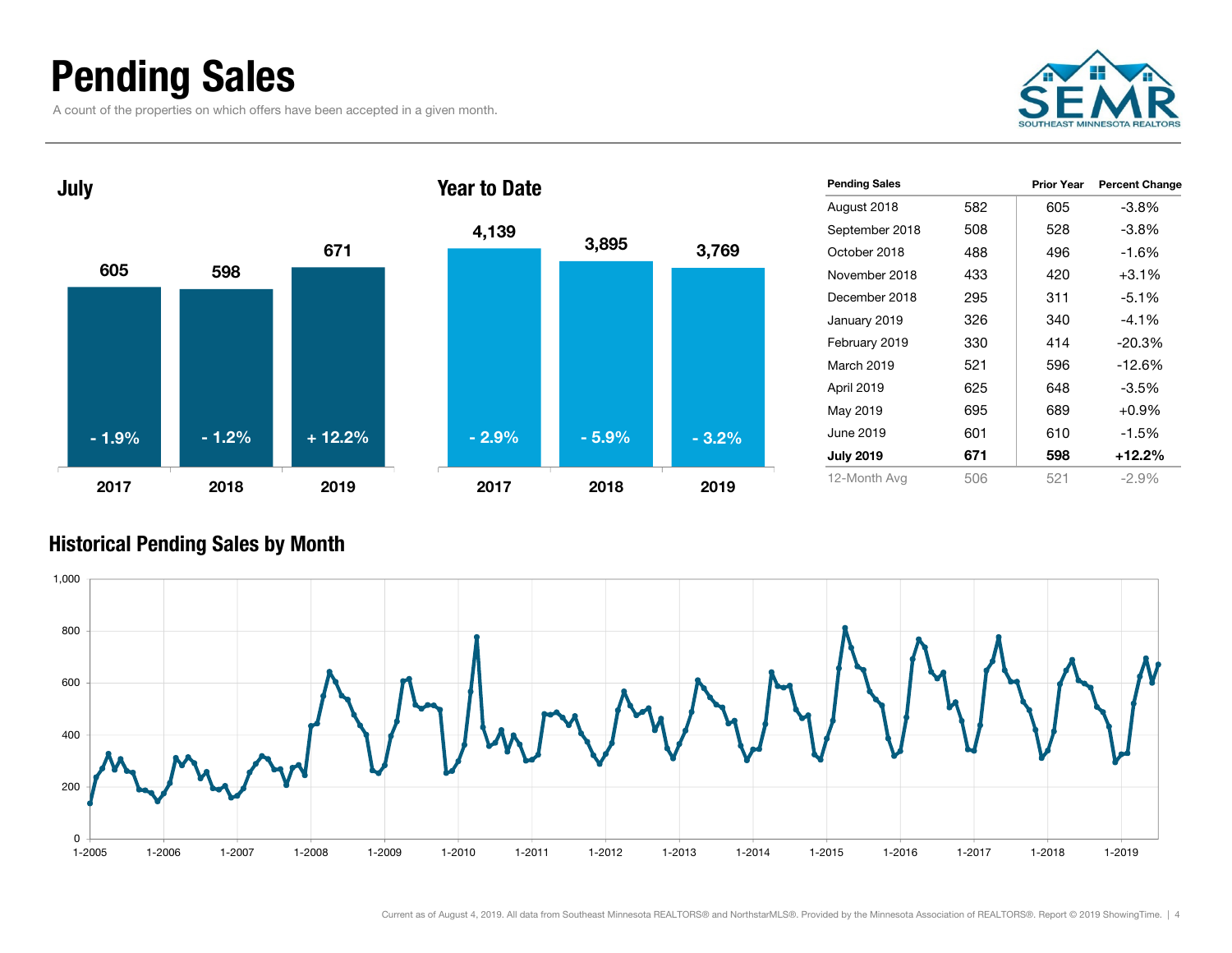### Closed Sales

A count of the actual sales that closed in a given month.





| <b>Closed Sales</b> |     | Prior Year | <b>Percent Change</b> |
|---------------------|-----|------------|-----------------------|
| August 2018         | 667 | 637        | $+4.7%$               |
| September 2018      | 495 | 642        | $-22.9%$              |
| October 2018        | 555 | 559        | $-0.7%$               |
| November 2018       | 557 | 506        | $+10.1%$              |
| December 2018       | 369 | 456        | $-19.1%$              |
| January 2019        | 288 | 297        | $-3.0\%$              |
| February 2019       | 280 | 278        | $+0.7%$               |
| March 2019          | 377 | 428        | $-11.9%$              |
| April 2019          | 419 | 467        | $-10.3%$              |
| May 2019            | 643 | 629        | $+2.2\%$              |
| June 2019           | 760 | 814        | -6.6%                 |
| <b>July 2019</b>    | 622 | 650        | -4.3%                 |
| 12-Month Avg        | 503 | 530        | $-5.1%$               |

#### Historical Closed Sales by Month

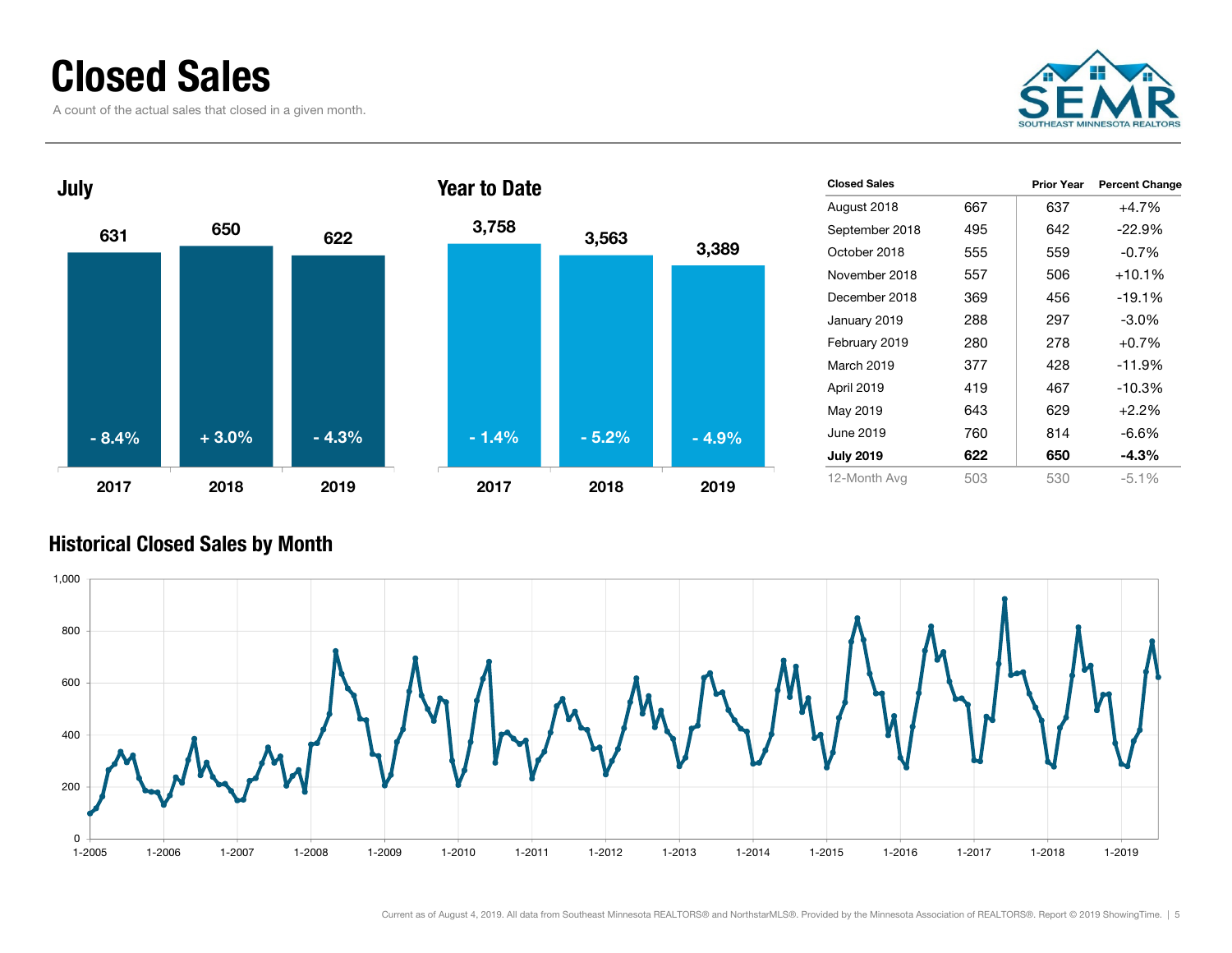### Days on Market Until Sale

Average number of days between when a property is listed and when an offer is accepted in a given month.





| Days on Market   |    | <b>Prior Year</b> | <b>Percent Change</b> |
|------------------|----|-------------------|-----------------------|
| August 2018      | 43 | 50                | $-14.0%$              |
| September 2018   | 45 | 47                | $-4.3%$               |
| October 2018     | 53 | 51                | $+3.9%$               |
| November 2018    | 51 | 55                | $-7.3%$               |
| December 2018    | 54 | 65                | $-16.9%$              |
| January 2019     | 71 | 59                | $+20.3%$              |
| February 2019    | 68 | 78                | $-12.8%$              |
| March 2019       | 69 | 63                | $+9.5%$               |
| April 2019       | 66 | 57                | $+15.8\%$             |
| May 2019         | 60 | 58                | $+3.4%$               |
| June 2019        | 51 | 41                | $+24.4%$              |
| <b>July 2019</b> | 44 | 49                | $-10.2\%$             |
| 12-Month Avg     | 56 | 56                | $0.0\%$               |

#### Historical Days on Market Until Sale by Month

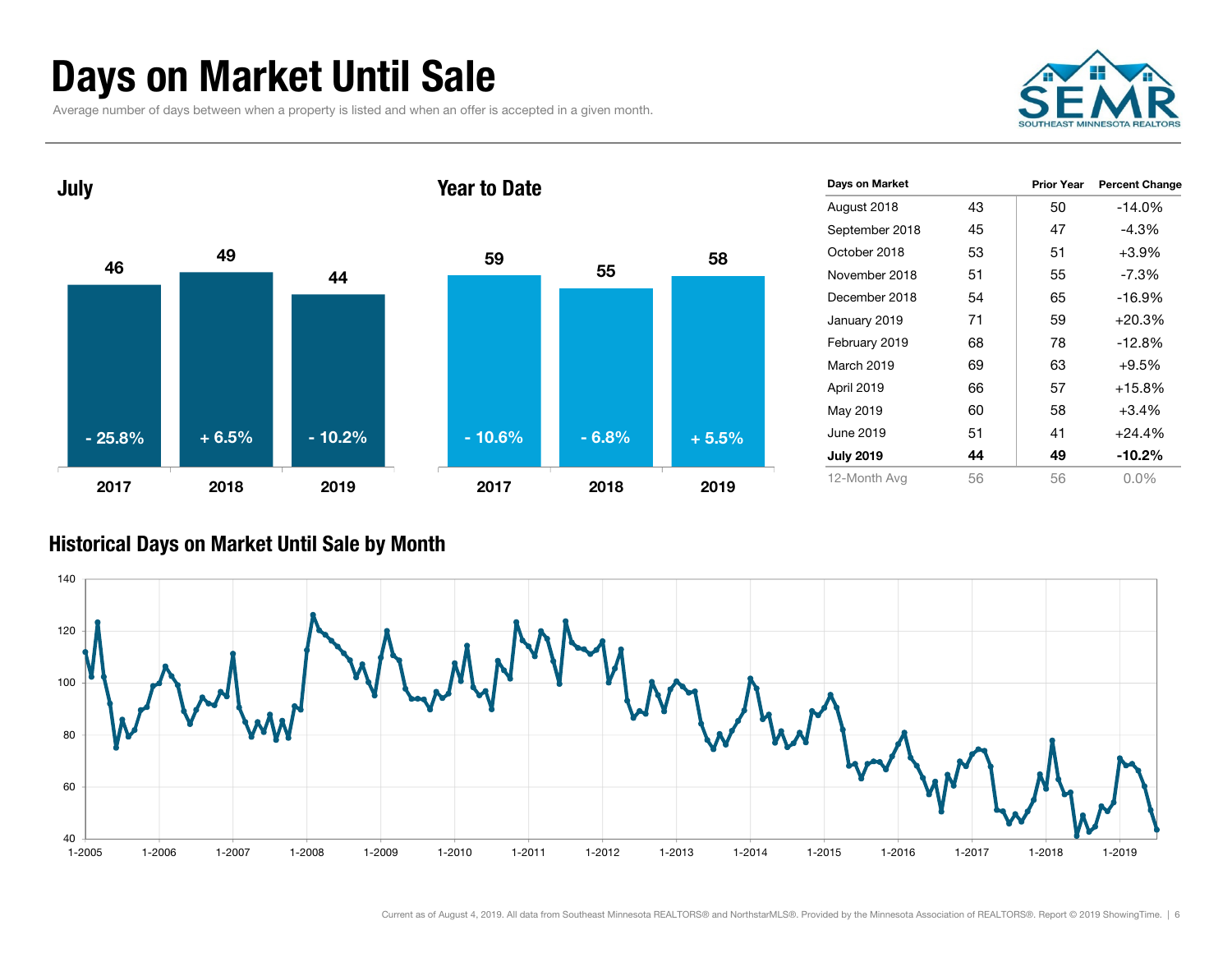### Median Sales Price

July

Point at which half of the sales sold for more and half sold for less, not accounting for seller concessions, in a given month.



\$175,495 \$195,000 \$213,850 2017 2018 2019\$175,000 \$191,500 \$205,000 2017 2018 2019+ 3.2% $\%$  + 11.1% + 9.7% + 7.4% + 9.4% + 7.0%



#### Historical Median Sales Price by Month

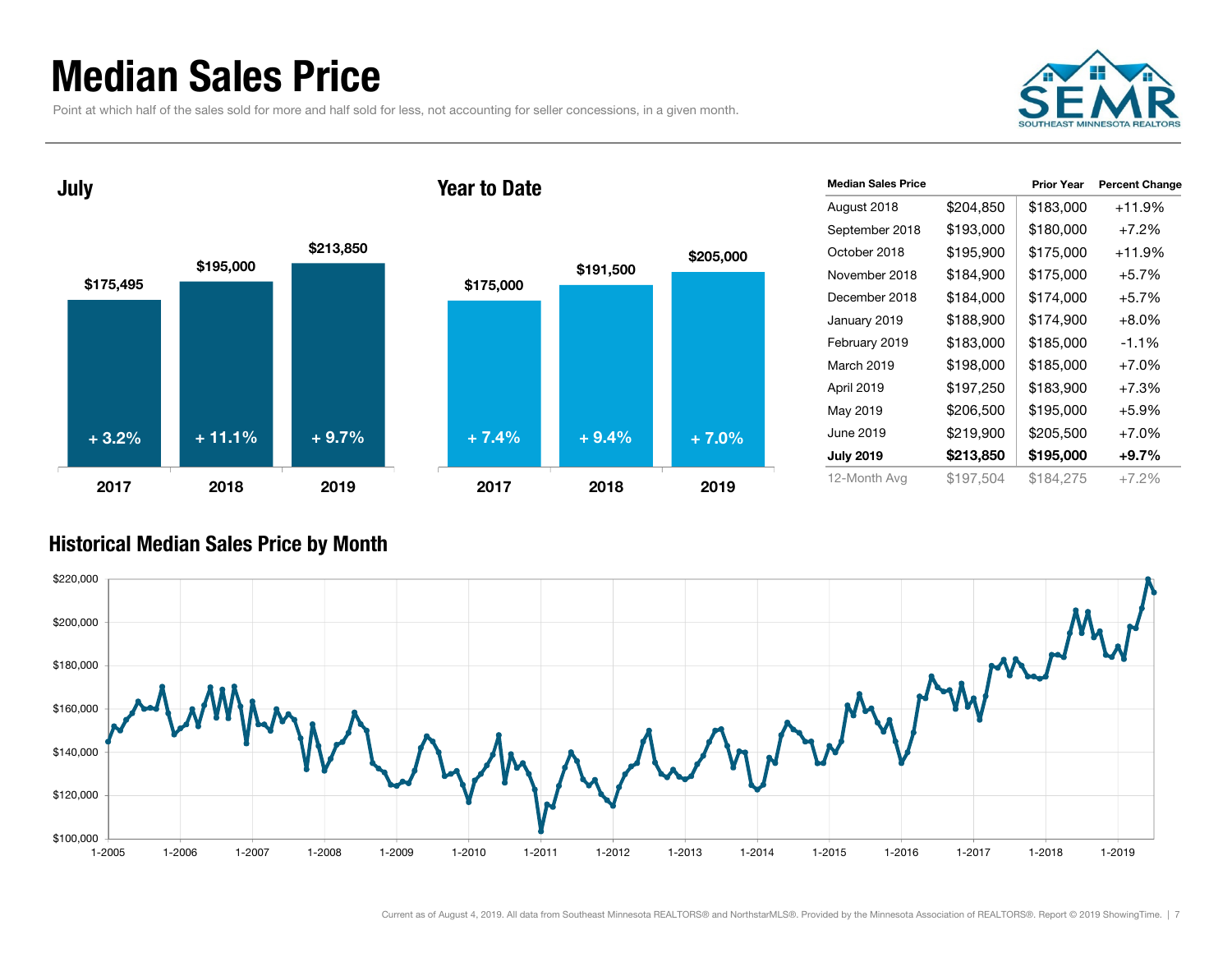### Average Sales Price

Average sales price for all closed sales, not accounting for seller concessions, in a given month.





|           | <b>Prior Year</b> | <b>Percent Change</b> |
|-----------|-------------------|-----------------------|
| \$228,695 | \$215,061         | $+6.3%$               |
| \$220,694 | \$199,706         | +10.5%                |
| \$223,241 | \$205,813         | $+8.5%$               |
| \$211,551 | \$200,462         | $+5.5%$               |
| \$209,034 | \$202,988         | $+3.0%$               |
| \$217,729 | \$199,150         | $+9.3%$               |
| \$195,121 | \$204,899         | $-4.8\%$              |
| \$211,476 | \$207,570         | $+1.9%$               |
| \$217,468 | \$205,729         | $+5.7%$               |
| \$231,731 | \$227,460         | $+1.9%$               |
| \$242,119 | \$226,004         | $+7.1%$               |
| \$239,594 | \$225,075         | $+6.5%$               |
| \$220.704 | \$209,993         | $+5.1%$               |
|           |                   |                       |

#### Historical Average Sales Price by Month

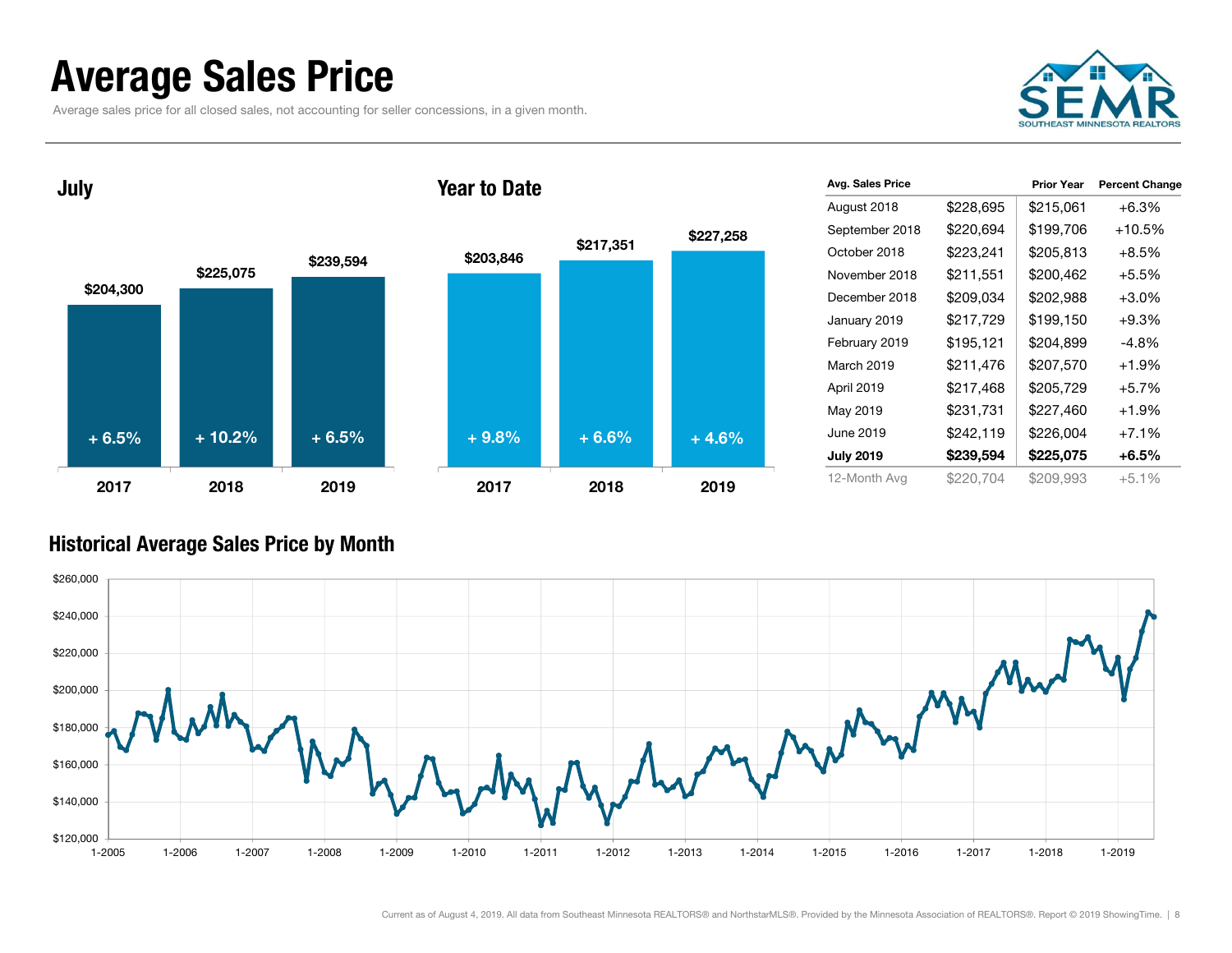### Percent of Original List Price Received

Percentage found when dividing a property's sales price by its original list price, then taking the average for all properties sold in a given month, not accounting for seller concessions.



97.7% 97.5% 98.5% 2017 2018 201997.2% 97.3% 97.1%2017 2018 2019Year to Date+ 0.6% $\%$  - 0.2% + 1.0% + 0.9% + 0.1% - 0.2%

| Pct. of Orig. Price Received |       | <b>Prior Year</b> | <b>Percent Change</b> |
|------------------------------|-------|-------------------|-----------------------|
| August 2018                  | 97.7% | 97.0%             | $+0.7%$               |
| September 2018               | 97.1% | 96.9%             | $+0.2%$               |
| October 2018                 | 96.7% | 96.4%             | $+0.3%$               |
| November 2018                | 95.7% | 96.0%             | $-0.3%$               |
| December 2018                | 95.4% | 95.0%             | $+0.4%$               |
| January 2019                 | 94.8% | 95.1%             | $-0.3\%$              |
| February 2019                | 95.2% | 94.8%             | $+0.4%$               |
| March 2019                   | 96.7% | 96.5%             | $+0.2%$               |
| April 2019                   | 96.6% | 97.6%             | $-1.0%$               |
| May 2019                     | 97.5% | 97.9%             | $-0.4%$               |
| June 2019                    | 97.8% | 98.6%             | $-0.8\%$              |
| <b>July 2019</b>             | 98.5% | 97.5%             | +1.0%                 |
| 12-Month Avg                 | 96.6% | 96.6%             | $0.0\%$               |

#### Historical Percent of Original List Price Received by Month



July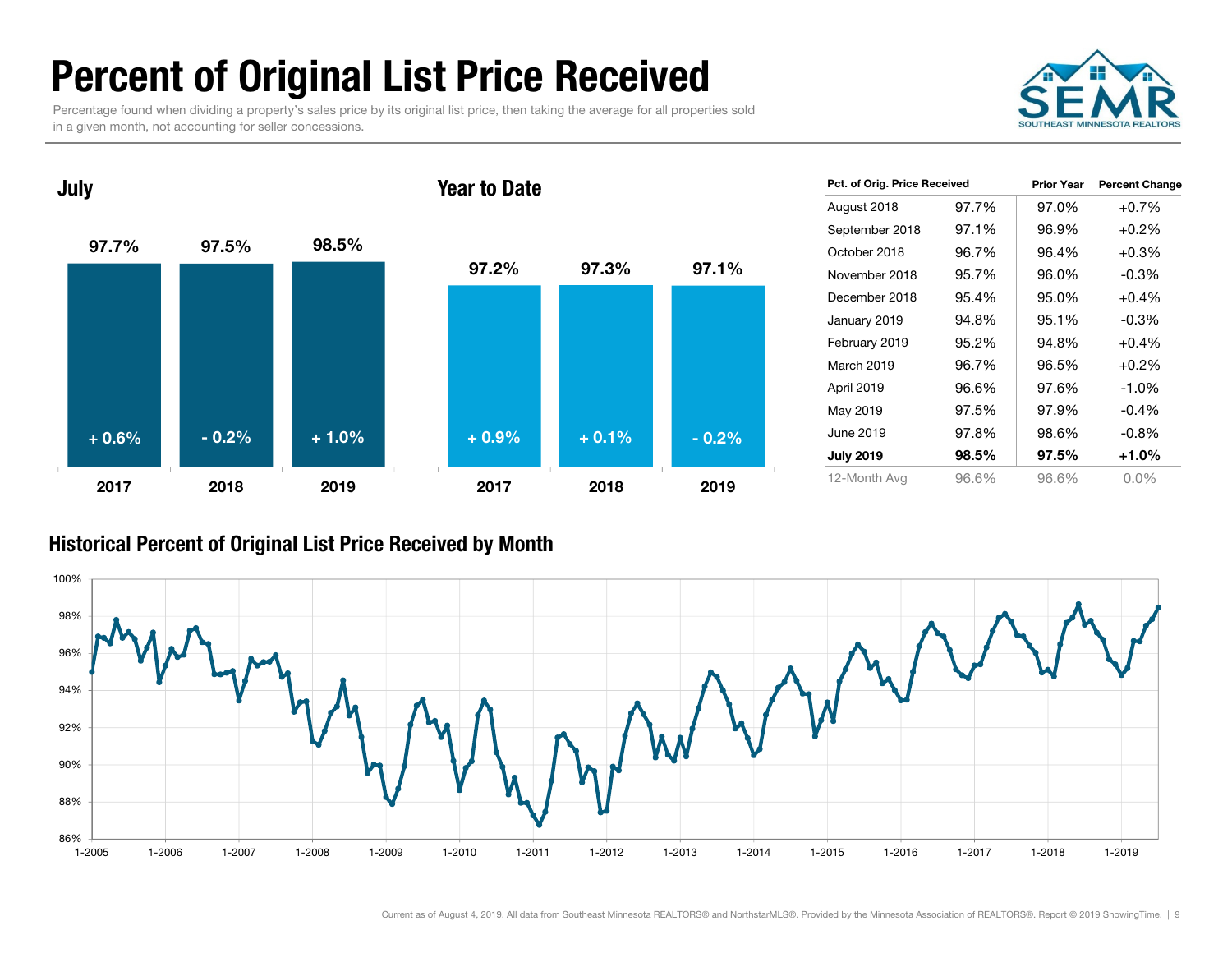## Housing Affordability Index

This index measures housing affordability for the region. For example, an index of 120 means the median household income is 120% of what is necessary to qualify for the median-priced home under prevailing interest rates. A higher number means greater affordability.





| <b>Affordability Index</b> |     | <b>Prior Year</b> | <b>Percent Change</b> |
|----------------------------|-----|-------------------|-----------------------|
| August 2018                | 182 | 218               | $-16.5%$              |
| September 2018             | 185 | 221               | $-16.3%$              |
| October 2018               | 173 | 224               | $-22.8%$              |
| November 2018              | 187 | 226               | $-17.3%$              |
| December 2018              | 203 | 225               | $-9.8%$               |
| January 2019               | 198 | 217               | $-8.8%$               |
| February 2019              | 207 | 204               | $+1.5%$               |
| March 2019                 | 193 | 204               | $-5.4\%$              |
| April 2019                 | 195 | 201               | $-3.0\%$              |
| May 2019                   | 186 | 190               | $-2.1%$               |
| June 2019                  | 175 | 181               | $-3.3%$               |
| <b>July 2019</b>           | 184 | 191               | $-3.7\%$              |
| 12-Month Avg               | 189 | 209               | $-9.6%$               |

#### Historical Housing Affordability Index by Mont h

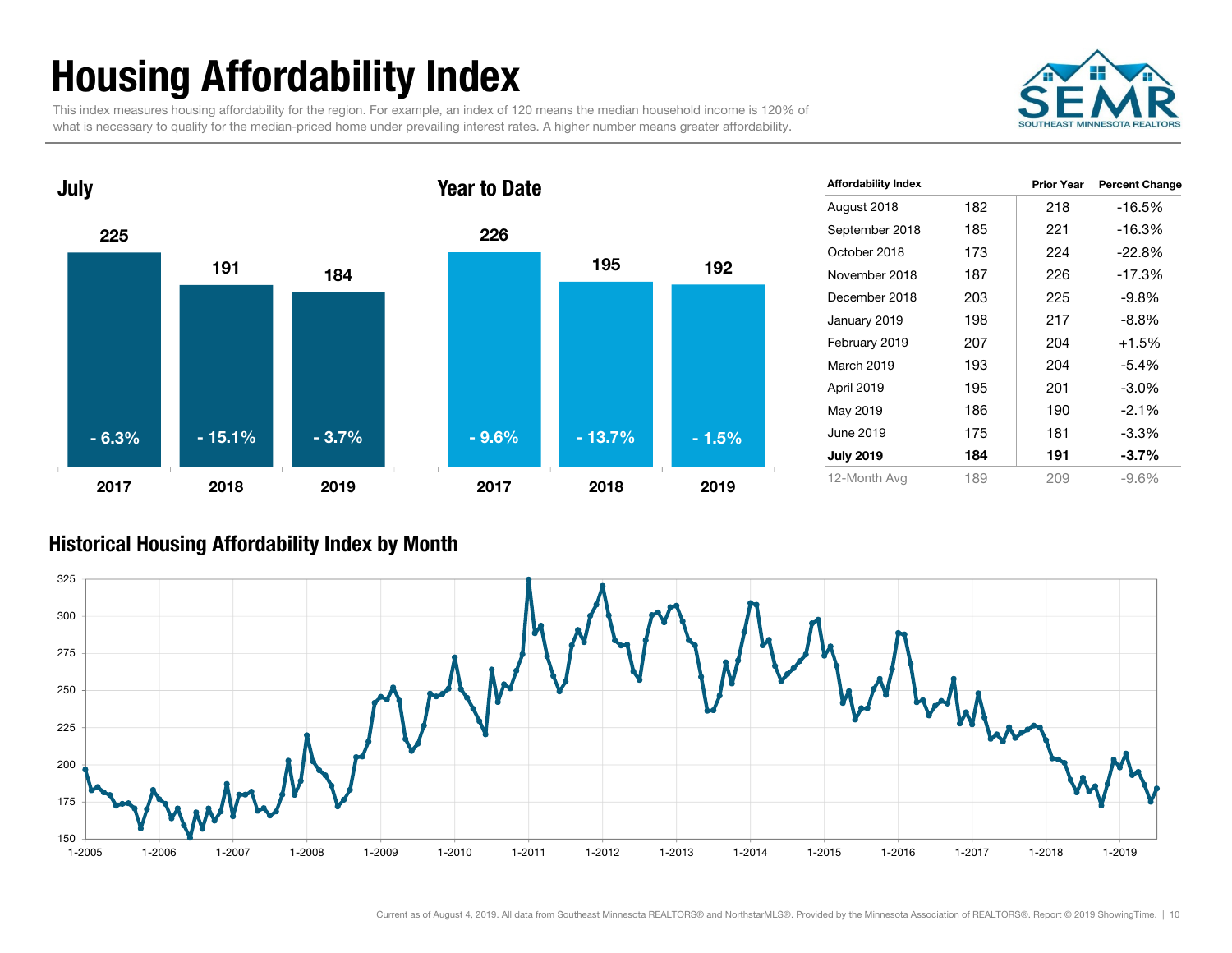### Inventory of Homes for Sale

The number of properties available for sale in active status at the end of a given month.



| July |          |         |         | <b>Homes for Sale</b> |       | <b>Prior Year</b> | <b>Percent Change</b> |
|------|----------|---------|---------|-----------------------|-------|-------------------|-----------------------|
|      |          |         |         | August 2018           | 1,621 | 1,609             | $+0.7%$               |
|      |          |         |         | September 2018        | 1,638 | 1,579             | $+3.7%$               |
|      | 1,539    | 1,510   | 1,523   | October 2018          | 1,628 | 1,494             | $+9.0%$               |
|      |          |         |         | November 2018         | 1,470 | 1,326             | $+10.9%$              |
|      |          |         |         | December 2018         | 1,266 | 1,134             | $+11.6%$              |
|      |          |         |         | January 2019          | 1,203 | 1,057             | $+13.8%$              |
|      |          |         |         | February 2019         | 1,190 | 1,042             | $+14.2%$              |
|      |          |         |         | <b>March 2019</b>     | 1,256 | 1,132             | $+11.0%$              |
|      |          |         |         | April 2019            | 1,370 | 1,216             | $+12.7%$              |
|      |          |         |         | May 2019              | 1,439 | 1,311             | $+9.8%$               |
|      | $-17.1%$ | $-1.9%$ | $+0.9%$ | June 2019             | 1,468 | 1,408             | $+4.3%$               |
|      |          |         |         | <b>July 2019</b>      | 1,523 | 1,510             | $+0.9%$               |
|      | 2017     | 2018    | 2019    | 12-Month Avg          | 1,423 | 1,318             | $+8.0%$               |

#### Historical Inventory of Homes for Sale by Month

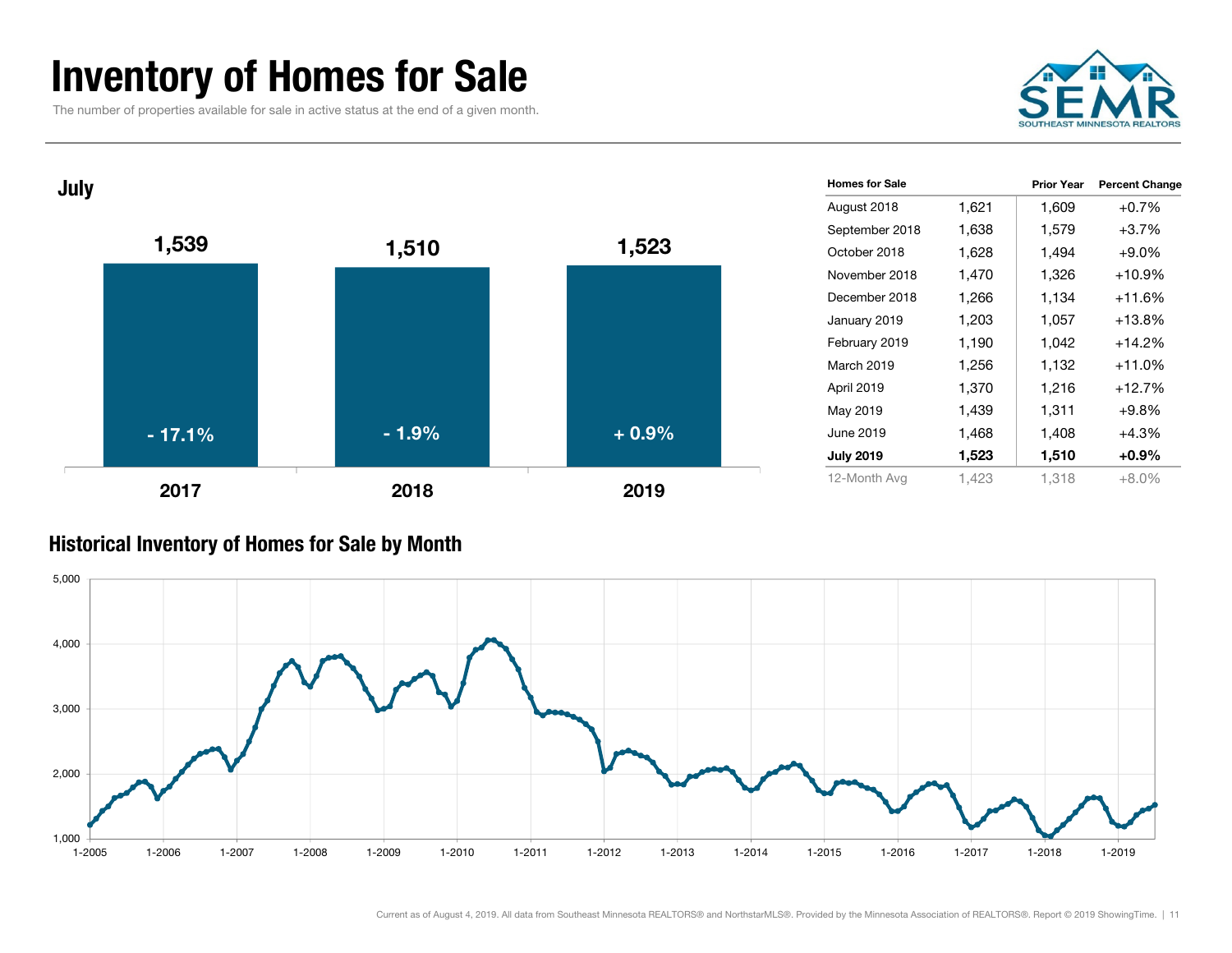### Months Supply of Inventory

The inventory of homes for sale at the end of a given month, divided by the average monthly pending sales from the last 12 months.

![](_page_11_Picture_2.jpeg)

![](_page_11_Figure_3.jpeg)

#### Historical Months Supply of Inventory by Month

![](_page_11_Figure_5.jpeg)